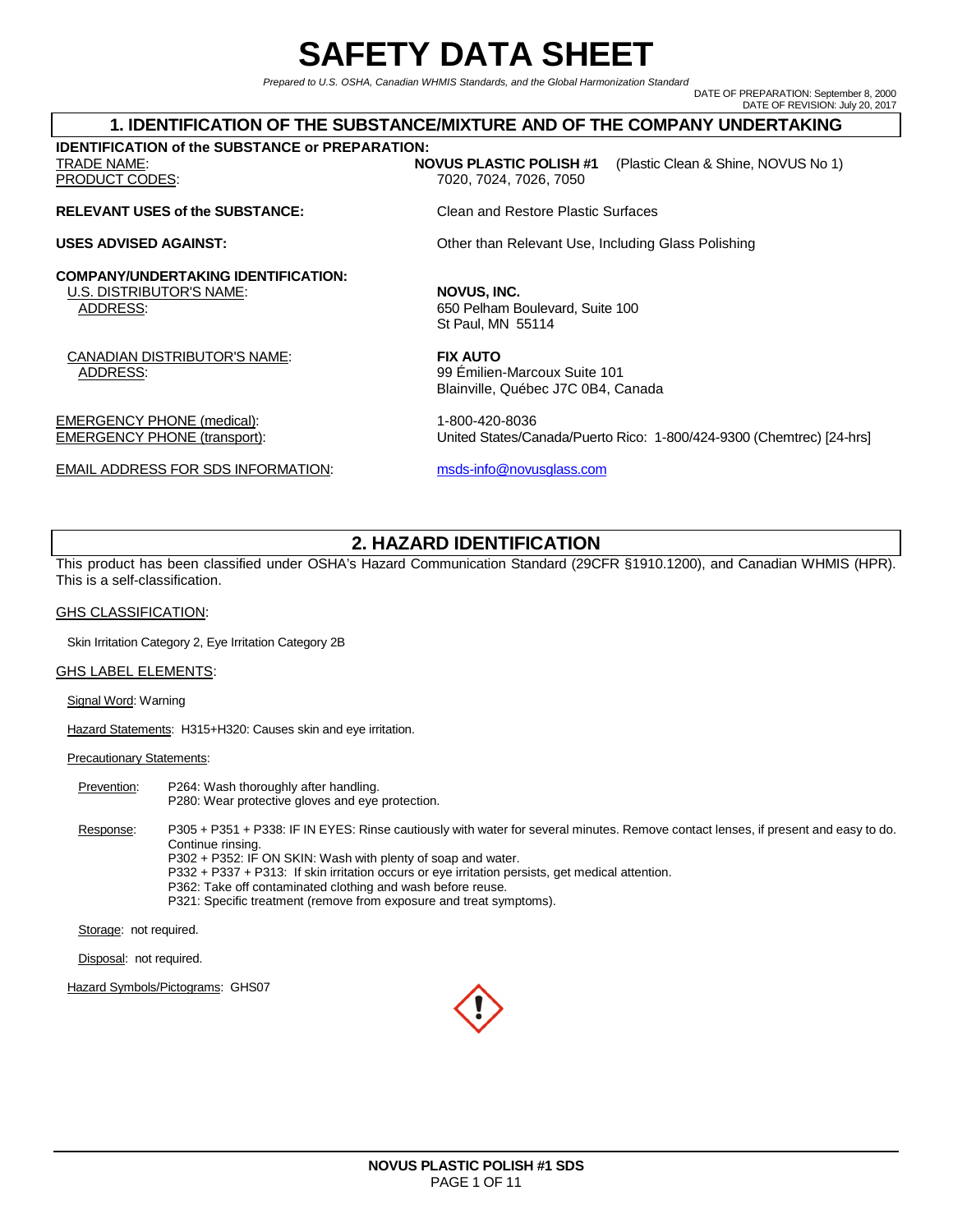# **3. COMPOSITION and INFORMATION ON INGREDIENTS**

SUBSTANCE or MIXTURE: Mixture

CHEMICAL NAME/CLASS: CHEMICAL NAME CLASS:

| <b>CHEMICAL NAME</b>                        | CAS#       | <b>EINECS or ELINCS</b> | % w/w         | <b>GHS Classification</b><br><b>Hazard Statements/Pictograms</b>                                                                                         |
|---------------------------------------------|------------|-------------------------|---------------|----------------------------------------------------------------------------------------------------------------------------------------------------------|
| <b>Isopropyl Alcohol</b>                    | 67-63-0    | 200-661-7               | $\leq 0.5\%$  | Classification: Flam Lig Cat. 2, Eye Irr Cat. 2A, STOT SE 3<br>Hazard Statement Codes: H225, H319, H336<br>Hazard Symbols/Pictograms: GHS02, GHS07       |
| Polydimethylsiloxane, Silanol Terminated    | 70131-67-8 | Unlisted                | $< 5.0\%$     | <b>Classification: Not Applicable</b>                                                                                                                    |
| Dimethylpolysiloxane                        | 63148-62-9 | Unlisted                | $< 2.0\%$     | <b>Classification: Not Applicable</b>                                                                                                                    |
| Chlorallyl-triaza-azoniaadamantine Chloride | 4080-31-3  | Unlisted                | $0.1 - 1.0\%$ | <b>Classification: Not Applicable</b>                                                                                                                    |
| 2-Ethyl Hexanol EO-PO nonionic surfactant   | 64366-70-7 | Unlisted                | $0 - 1.0%$    | <b>SELF CLASSIFICATION</b><br>Classification: Eye Irr Cat. 2A, Skin Irr Cat. 2<br>Hazard Statement Codes: H319, H315<br>Hazard Symbols/Pictograms: GHS07 |

# **4. FIRST-AID MEASURES**

DESCRIPTION OF FIRST AID MEASURES: Contaminated individuals must be taken for medical attention if any adverse effects occur. Take a copy of label and SDS to health professional with victim.

SKIN EXPOSURE: If this material contaminates the skin, begin decontamination with running water. Recommended flushing is for 15 minutes if any sign of skin irritation develops. Contaminated individual should seek immediate medical attention if any adverse exposure symptoms develop.

EYE EXPOSURE: If this product enters the eyes, open contaminated individual's eyes while under gently running water. Use sufficient force to open eyelids. Have contaminated individual "roll" eyes. Minimum flushing is for 20 minutes. Contaminated individual must seek medical attention if adverse effect continues after flushing.

INHALATION: If this product is inhaled, remove contaminated individual to fresh air. Contaminated individual must seek medical attention if adverse effects occur.

INGESTION: If this material is swallowed, CALL PHYSICIAN OR POISON CONTROL CENTER FOR MOST CURRENT INFORMATION. If professional advice is not available, do not induce vomiting. Never induce vomiting or give diluents (milk or water) to someone who is unconscious, having convulsions, or unable to swallow. If victim is convulsing, maintain an open airway and obtain immediate medical attention.

MOST IMPORTANT SYMPTOMS/EFFECTS (ACUTE AND CHRONIC): See Sections 2 (Hazard Identification) and 11 (Toxicological Information) for description of possible health effects from exposure to this product.

MEDICAL CONDITIONS AGGRAVATED BY EXPOSURE: Dermatitis and other pre-existing skin disorders may be aggravated by prolonged overexposure to this product.

INDICATION OF IMMEDIATE MEDICAL ATTENTION AND SPECIAL TREATMENT IF NEEDED: Treat symptoms and eliminate overexposure.

### **5. FIRE-FIGHTING MEASURES**

FIRE EXTINGUISHING MEDIA: Use extinguishing material suitable to the surrounding fire, including halon, carbon dioxide, dry chemical and ABC class.

UNSUITABLE FIRE EXTINGUISHING MEDIA: None known.

SPECIAL HAZARDS ARISING FROM THE SUBSTANCE: When involved in a fire, this material may decompose and produce irritating vapors and toxic gases (e.g., oxides of silicon and carbon).

 Explosion Sensitivity to Mechanical Impact: Not applicable. Explosion Sensitivity to Static Discharge: Not applicable.

SPECIAL PROTECTIVE ACTIONS FOR FIREFIGHTERS: Structural firefighters must wear Self-Contained Breathing Apparatus and full protective equipment. Move containers from fire area if it can be done without risk to personnel. If possible, prevent runoff water from entering storm drains, bodies of water, or other environmentally sensitive areas.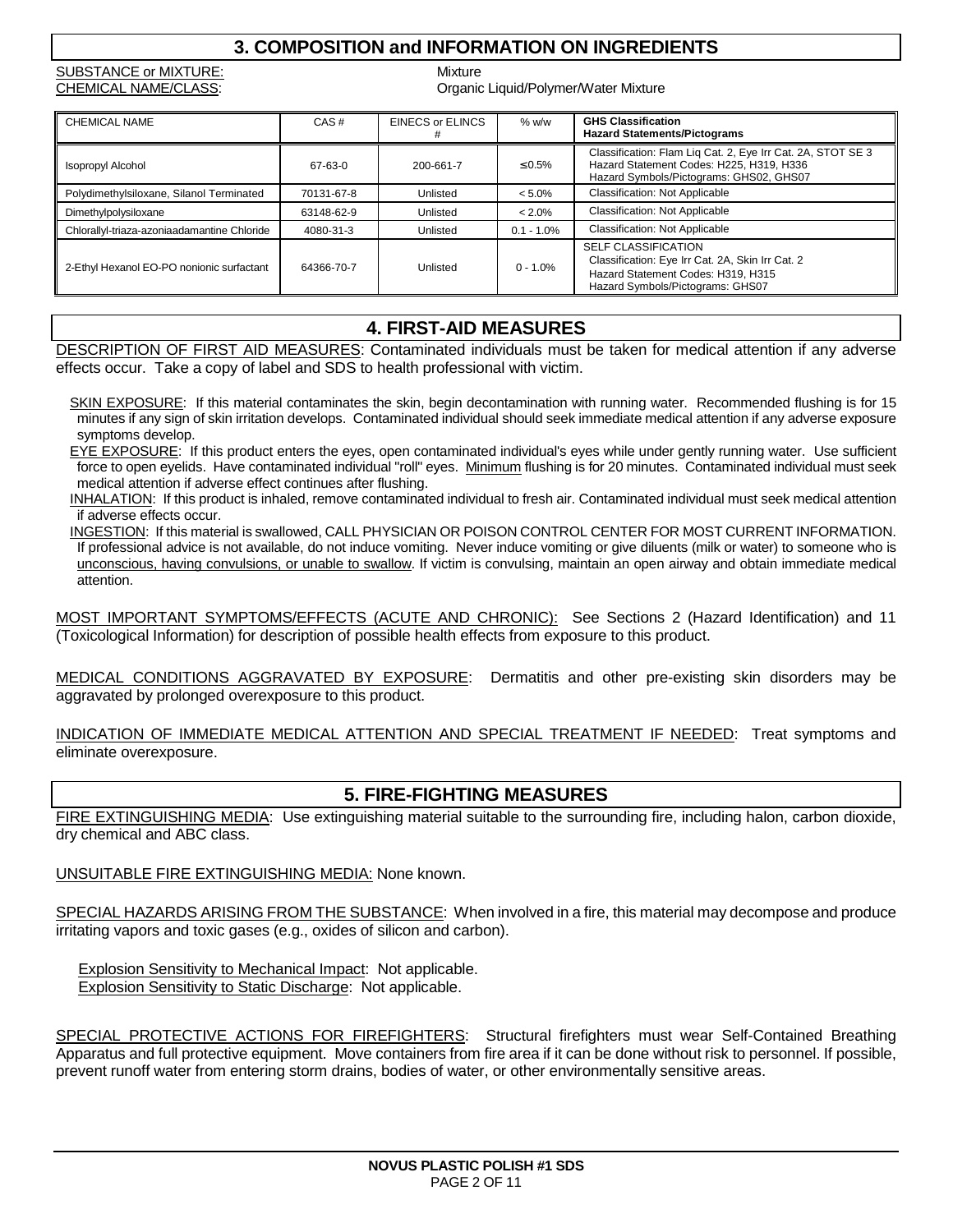# **6. ACCIDENTAL RELEASE MEASURES**

PERSONAL PRECAUTIONS AND EMERGENCY PROCEDURES: Proper protective equipment should be used. In the event of a spill, clear the area and protect people. Eliminate all sources of ignition before cleanup begins. Use non-sparking tools. The atmosphere must have levels of components lower than those listed in Section 8, (Exposure Controls and Personal Protective Equipment) if applicable, and have at least 19.5 percent oxygen before personnel can be allowed into the area without Self-Contained Breathing Apparatus (SCBA).

PERSONAL PROTECTIVE EQUIPMENT: Use proper protective equipment and non-sparking tools and equipment.

Small Spills: Wear rubber gloves, splash goggles, and appropriate body protection.

METHODS FOR CLEAN-UP AND CONTAINMENT: Avoid allowing contact with water on spilled substance or inside containers.

Small Spills: Absorb spilled material with polypads or other suitable, non-reacting sorbent, avoiding generation of aerosols, wearing gloves, goggles and apron. Place spilled material in appropriate container for disposal, sealing tightly. Remove all residue before decontamination of spill area.

Large Spills: Access to the spill area should be restricted. Spread should be limited by diking spill area. Absorb spilled liquid with polypads or other suitable absorbent materials.

All Spills: Place all spill residue in a double plastic bag or other containment and seal. Decontaminate the area thoroughly. Do not mix with wastes from other materials. Dispose of in accordance with applicable Federal, State, and local procedures (see Section 13, Disposal Considerations). For spills on water, contain, minimize dispersion and collect. Dispose of recovered material and report spill per regulatory requirements.

ENVIRONMENTAL PRECAUTIONS: Avoid release to the environment. Run-off water may be contaminated by other materials and should be contained to prevent possible environmental damage.

REFERENCE TO OTHER SECTIONS: See information in Section 8 (Exposure Controls – Personal Protection) and Section 13 (Disposal Considerations) for additional information.

# **7. HANDLING and STORAGE**

### TECHNICAL MEASURES:

See Ventilation and Engineering Controls in Section 8.

### PRECAUTIONS FOR SAFE HANDLING:

All employees who handle this material should be trained to handle it safely. Keep container tightly closed when not in use. As with all chemicals, avoid getting this product ON YOU or IN YOU. Wash thoroughly after handling this product. Do not eat, drink, smoke, or apply cosmetics while handling this product. Avoid breathing vapors or mists generated by this product. Use in a well-ventilated location. Remove contaminated clothing immediately.

### CONDITIONS FOR SAFE STORAGE:

Store containers in a cool, dry location, away from direct sunlight, sources of intense heat, or where freezing is possible. Material should be stored away from incompatible materials (See Section 10.) Material should be stored in secondary containers or in a diked area, as appropriate. Inspect all incoming containers before storage, to ensure containers are properly labeled and not damaged. Storage areas should be made of fire resistant materials. Have appropriate extinguishing equipment in the storage area (such as sprinkler systems or portable fire extinguishers). Empty containers may contain residual product; therefore, empty containers should be handled with care.

# **8. EXPOSURE CONTROLS - PERSONAL PROTECTION**

### **EXPOSURE LIMITS:**

### OCCUPATIONAL/WORKPLACE EXPOSURE LIMITS/GUIDELINES:

| <b>CHEMICAL NAME</b>                            | CAS#       | <b>EXPOSURE LIMITS IN AIR</b> |             |              |                                 |            |             |                                  |                                                                                                                          |
|-------------------------------------------------|------------|-------------------------------|-------------|--------------|---------------------------------|------------|-------------|----------------------------------|--------------------------------------------------------------------------------------------------------------------------|
|                                                 |            | <b>ACGIH-TLVS</b>             |             | US OSHA-PELS |                                 | NIOSH-RELS |             | <b>NIOSH</b>                     | <b>OTHER</b>                                                                                                             |
|                                                 |            | <b>TWA</b>                    | <b>STEL</b> | TWA          | <b>STEL</b>                     | TWA        | <b>STEL</b> | <b>IDLH</b>                      |                                                                                                                          |
|                                                 |            | ppm                           | ppm         | ppm          | ppm                             | ppm        | ppm         | ppm                              | mq/m <sup>3</sup>                                                                                                        |
| <b>Isopropyl Alcohol</b>                        | 67-63-0    | 200                           | 400         | 400          | 500<br>(vacated<br>1989<br>PEL) | 400        | 500         | 2000 (based<br>on 10% of<br>LEL) | Canada (ON, AB, SK) OEL<br>TWA= $200$ ppm, STEL =<br>400ppm<br>Canada (QB, YK) OEL TWA/EV<br>$=$ 400ppm, STEL/V = 500ppm |
| Chlorallyl-triaza-<br>azoniaadamantine Chloride | 4080-31-3  | <b>NE</b>                     | <b>NE</b>   | <b>NE</b>    | <b>NE</b>                       | <b>NE</b>  | <b>NE</b>   | <b>NE</b>                        | <b>NE</b>                                                                                                                |
| Dimethylpolysiloxane                            | 63148-62-9 | <b>NE</b>                     | <b>NE</b>   | <b>NE</b>    | <b>NE</b>                       | <b>NE</b>  | <b>NE</b>   | <b>NE</b>                        | <b>NE</b>                                                                                                                |
| 2-Ethyl Hexanol EO-PO<br>nonionic surfactant    | 64366-70-7 | <b>NE</b>                     | <b>NE</b>   | <b>NE</b>    | <b>NE</b>                       | <b>NE</b>  | <b>NE</b>   | <b>NE</b>                        | <b>NE</b>                                                                                                                |
| Polydimethylsiloxane, Silanol<br>Terminated     | 70131-67-8 | <b>NE</b>                     | <b>NE</b>   | <b>NE</b>    | <b>NE</b>                       | <b>NE</b>  | <b>NE</b>   | <b>NE</b>                        | <b>NE</b>                                                                                                                |

NE = Not Established. See Section 16 for definitions.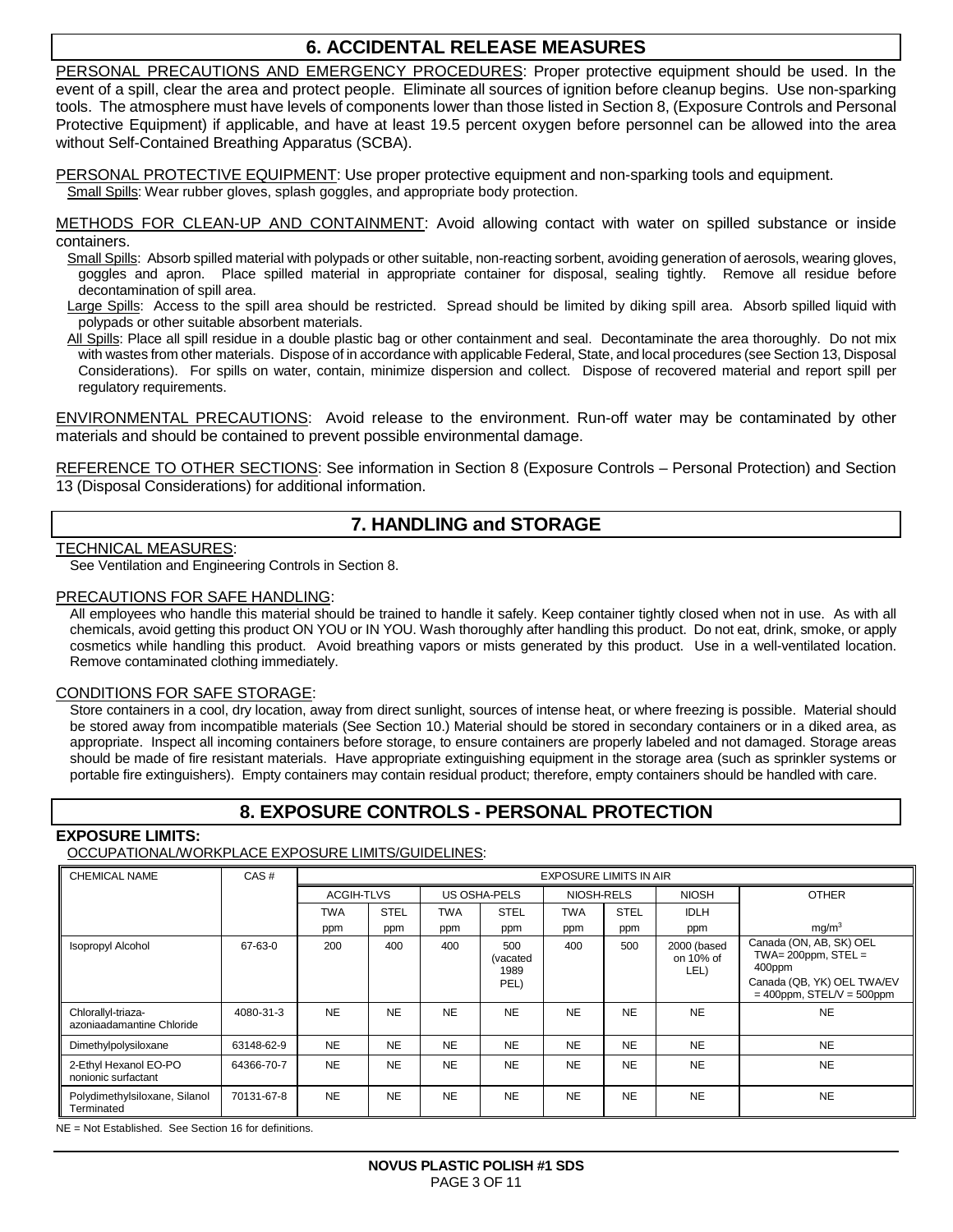# **8. EXPOSURE CONTROLS - PERSONAL PROTECTION, Continued**

BIOLOGICAL EXPOSURE INDICES: Currently, there are ACGIH Biological Exposure Indices (BEIs) determined for the components of this product, as follows:

| CHEMICAL:<br><b>DETERMINANT</b>           | SAMPLING TIME                  | <b>BEI</b>        |
|-------------------------------------------|--------------------------------|-------------------|
| Isopropanol<br>$\bullet$ Acetone in urine | • End of Shift End of Workweek | $\bullet$ 40 mg/L |

VENTILATION AND ENGINEERING CONTROLS: Use with adequate ventilation. Use a mechanical fan or vent area to outside. Use process enclosures, local exhaust ventilation, or other engineering controls to maintain airborne levels below recommended exposure limits provided in this section, if applicable. Use a non-sparking, grounded, explosion-proof ventilation system separate from other exhaust ventilation systems. Exhaust system in manner consistent with prevention of release to atmosphere. An eyewash and safety shower should be readily accessible.

ENVIRONMENTAL EXPOSURE CONTROLS: Refer to Sections 6, 7 and 13 for information on controlling exposure to this product to the environment.

PROTECTIVE EQUIPMENT: The following information on appropriate Personal Protective Equipment is provided to assist employers in complying with OSHA regulations found in 29 CFR Subpart I (beginning at 1910.132, including U.S. Federal OSHA Respiratory Protection (29 CFR 1910.134), OSHA Eye Protection 29 CFR 1910.133, OSHA Hard Protection 29 CFR 1910.138, OSHA Foot Protection 29 CFR 1910.136 and OSHA Body Protection 29 CFR1910.132), or equivalent standards of Canada (including CSA Respiratory Standard Z94.4-02, Z94.3-M1982, Industrial Eye and Face Protectors and CSA Standard Z195-02, Protective Footwear). Please reference applicable regulations and standards for relevant details.

RESPIRATORY PROTECTION: Maintain the Oxygen level above 19.5% in the workplace and exposure limits below levels given earlier in this section, if applicable. Oxygen levels below 19.5% are considered IDLH by OSHA. In such atmospheres, use of a full-facepiece pressure/demand SCBA or a full facepiece, supplied air respirator with auxiliary self-contained air supply is required under OSHA's Respiratory Protection Standard. If necessary, use only respiratory protection authorized in appropriate regulations to assist in assist in equipment selection. The following are NIOSH respiratory protection guidelines for Isopropanol. These guidelines are given to assist in selection of respiratory protective equipment.

 EYE PROTECTION: Use approved safety goggles or safety glasses. If necessary, refer to appropriate regulations to assist in equipment selection.

HAND PROTECTION: Wear butyl rubber, Teflon™, Barricade™, Chemrel™, nitrile or similar gloves for routine industrial use. If necessary, refer to applicable regulations and standards.

BODY PROTECTION: Use body protection appropriate for task. If necessary, refer to appropriate regulations to assist in equipment selection.

HYGIENE: See Section 7.

### **9. PHYSICAL and CHEMICAL PROPERTIES**

PHYSICAL STATE: Thin liquid.

COLOR: Translucent, milky.

MOLECULAR FORMULA: Mixture.

MOLECULAR WEIGHT: Mixture.

ODOR: Faint.

ODOR THRESHOLD: Not established.

pH: Not established.

MELTING/FREEZING POINT: Not established.

BOILING POINT: Not established.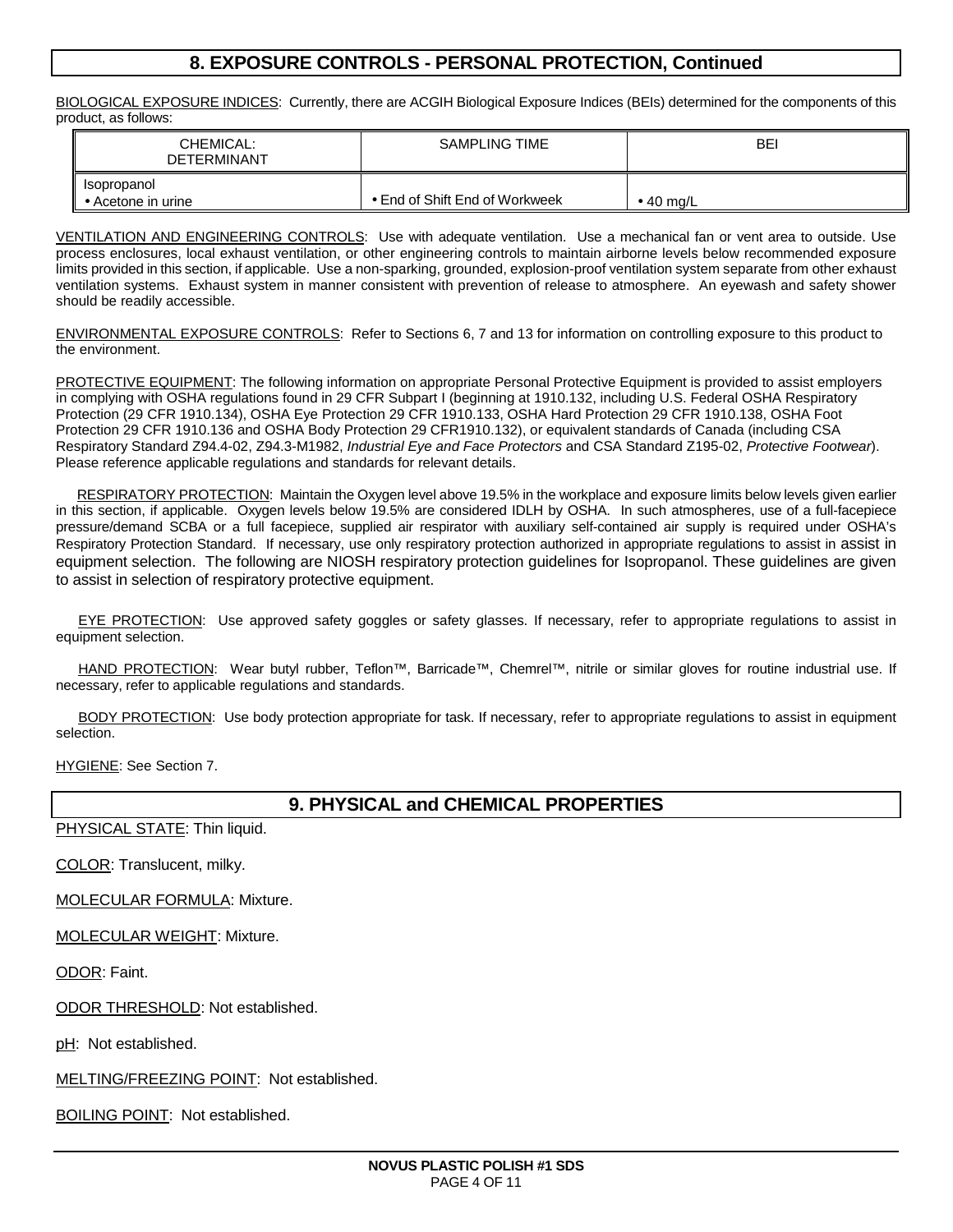# **9. PHYSICAL and CHEMICAL PROPERTIES, continued**

FLASH POINT (Pensky-Martens Closed Tester): >93.3°C (200°F).

EVAPORATION RATE (nBuAc = 1): Not established; based on ingredients the comparative evaporation rate is expected to be  $<1$ .

FLAMMABLE LIMITS (in air by volume, %): Not established.

VAPOR PRESSURE, mm Hg @ 50°C: Not established.

RELATIVE VAPOR DENSITY (air = 1): Not established; based on ingredients the relative vapor density is expected to be >1.

SPECIFIC GRAVITY (23 $^{\circ}$ C, water = 1): 1.01

SOLUBILITY: Soluble in water.

COEFFICIENT OF OIL/WATER DISTRIBUTION (PARTITION COEFFICIENT): Not established.

AUTOIGNITION TEMPERATURE: Not established.

VISCOSITY (cP): Not established.

# **10. STABILITY and REACTIVITY**

REACTIVITY: Not considered a reactivity hazard.

CHEMICAL STABILITY: Stable under typical, environmental conditions in a workplace in the absence of contaminates.

DECOMPOSITION PRODUCTS: Combustion: Silicon, nitrogen and carbon oxides. Hydrolysis: None known.

MATERIALS WITH WHICH SUBSTANCE IS INCOMPATIBLE: Strong oxidizers, water-reactive materials.

POSSIBILITY OF HAZARDOUS REACTIONS: None known.

CONDITIONS TO AVOID: Exposure to incompatible chemicals, high temperatures.

### **11. TOXICOLOGICAL INFORMATION**

### **INFORMATION ON TOXICOLOGICAL EFFECTS**

### ACUTE TOXICITY: Not Classified.

Data for Isopropyl Alcohol:

 $LD_{50}$  (Oral-Rat) 5045 mg/kg

LD50 (Skin-Rabbit) 12,800 mg/kg

LDLo (unreported, man) = 2770 mg/kg

TDLo (oral, man) = 14,432 mg/kg; Behavioral: coma; Vascular: BP lowering not characterized in autonomic section; Lungs, Thorax, or Respiration: dyspnea

TDLo (oral, human) = 223 mg/kg; Behavioral: hallucinations, distorted perceptions; Cardiac: pulse rate; Vascular: BP lowering not characterized in autonomic section TDLo (oral, infant) = 13 gm/kg; Behavioral: somnolence (general depressed activity), irritability; Gastrointestinal: nausea or vomiting

LDLo (oral, man) = 5272 mg/kg; Behavioral: coma; Vascular: BP lowering not characterized in autonomic section; Lungs, Thorax, or Respiration: chronic pulmonary edema

LDLo (oral, human) = 3570 mg/kg; Behavioral: coma; Lungs, Thorax, or Respiration: respiratory depression; Gastrointestinal: nausea or vomiting

SKIN CORROSION/IRRITATION: **Category 2.** Category 2.

Data for Isopropyl Alcohol: Skin Irritancy (rabbit) = 500 mg; mild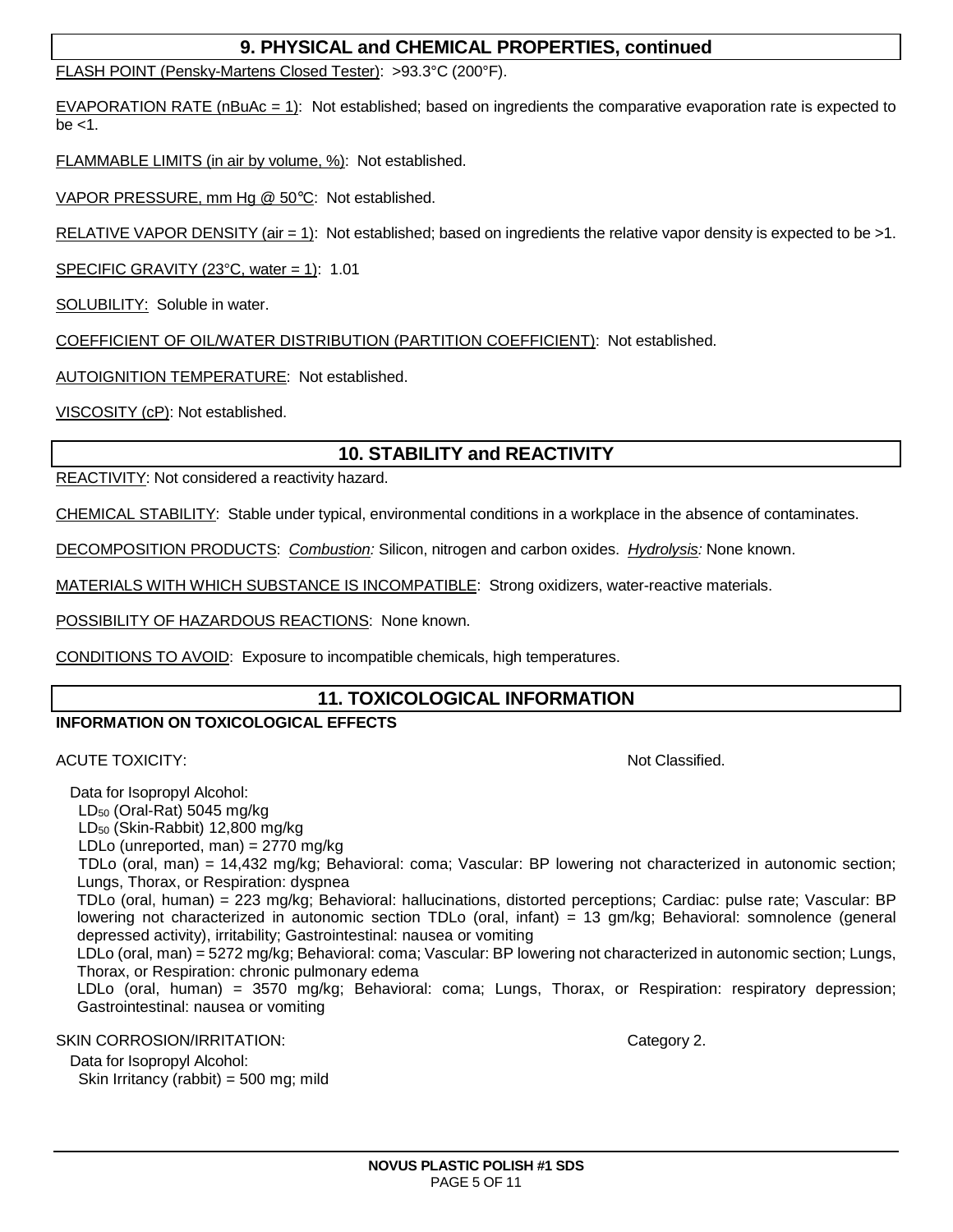| <b>11. TOXICOLOGICAL INFORMATION, continued</b>                                                                                                                                                                                                       |                 |  |  |  |
|-------------------------------------------------------------------------------------------------------------------------------------------------------------------------------------------------------------------------------------------------------|-----------------|--|--|--|
| SERIOUS EYE DAMAGE/IRRITATION:                                                                                                                                                                                                                        | Category 2B.    |  |  |  |
| Data for Isopropyl Alcohol:<br>Eye Irritancy (rabbit) = $100$ mg; severe<br>Eye Irritancy (rabbit) = 10 mg; moderate                                                                                                                                  |                 |  |  |  |
| RESPIRATORY or SKIN SENSITIZATION:                                                                                                                                                                                                                    | Not Classified. |  |  |  |
| <b>GERM CELL MUTAGENICITY:</b>                                                                                                                                                                                                                        | Not Classified. |  |  |  |
| CARCINOGENICITY:<br>ISOPROPYL ALCOHOL: ACGIH-TLV-A Compound (Not Classifiable as a Human Carcinogen); IARC-3 Compound (Not Classifiable<br>as to Carcinogenicity to Humans)                                                                           | Not Classified. |  |  |  |
| REPRODUCTIVE TOXICITY:                                                                                                                                                                                                                                | Not Classified. |  |  |  |
| SPECIFIC TARGET ORGAN TOXICITY (SINGLE EXPOSURE):<br>Data for Isopropyl Alcohol:<br>TDLo (oral, rat) = $6480$ mg/kg/male 26 weeks pre; Reproductive effects<br>TCLo (inhalation, rat) = 10,000 ppm/7 hours/female 1-19 days post; Teratogenic effects | Not Classified. |  |  |  |
| SPECIFIC TARGET ORGAN TOXICITY (REPEATED EXPOSURE):                                                                                                                                                                                                   | Not Classified. |  |  |  |
| SYMPTOMS/FEFECTS AFTER INHALATION: Inhalation is not anticipated to be a significant route of exposure to this                                                                                                                                        |                 |  |  |  |

SYMPTOMS/EFFECTS AFTER INHALATION: Inhalation is not anticipated to be a significant route of exposure to this product. If mists or sprays of this product are inhaled, they may mildly irritate the nose and other tissues of the upper respiratory system. Symptoms are generally alleviated upon breathing fresh air.

SYMPTOMS/EFFECTS AFTER EYE OR SKIN CONTACT: Depending on the duration and concentration of exposure, eye contact may cause tearing and redness. Skin contact may cause mild redness, discomfort, and irritation. Symptoms are generally alleviated upon rinsing. Repeated skin contact may cause dermatitis (dry, red skin).

SYMPTOMS/EFFECTS AFTER INGESTION: Ingestion is not anticipated to be a likely route of exposure to this product. If this material is swallowed, it may cause headache, nausea, and vomiting.

SYMPTOMS/EFFECTS AFTER SKIN ABSORPTION: Although the Isopropyl Alcohol component of this product can be absorbed through intact skin, skin absorption is not anticipated to cause adverse effects.

# **12. ECOLOGICAL INFORMATION**

ALL WORK PRACTICES MUST BE AIMED AT ELIMINATING ENVIRONMENTAL CONTAMINATION.

ECOTOXICITY: This product has not been tested for ecotoxicity. Aquatic toxicity data for components of this product are provided as follows:

#### **ISOPROPYL ALCOHOL:**

- Toxic (Chlorella pyrenoidosa algae) = 17,400 mg/L NOEC (Daphnia magna) reproduction = 2,100 mg/L
- NOEC (Daphnia magna) growth = 757 mg/L
- $EC<sub>0</sub>$  (Pseudomonas putida, bacteria) 16 hours = 1,050 mg/L
- $EC<sub>0</sub>$  (Microcystis aeruginosa, algae) 8 days = 1,000 mg/L  $EC<sub>0</sub>$  (Scenedesmus quadricauda, green algae) 7 days = 1,800 mg/L
- $EC_{50}$  (Daphnia magna) reproduction = 3,010 mg/L
- $EC<sub>0</sub>$  (Uronema parduczi Chatton-Lwoff, protozoa) = 3,425
- mg/L  $LC<sub>0</sub>$  (Semolitus atromaculatus, creek chub) 24 hours =
- 900 mg/L

#### **ISOPROPYL ALCOHOL (continued):**

- $EC_{50}$  (Entosiphon sulcatum, protozoa) 72 hours = 4,930 mg/L
- $EC_{50}$  MicrotoxTM (*Photobacterium*) test 5 minutes = 22,800 mg/L
- LC<sub>50</sub> Streptoxkit F (Streptocephalus proboscideus) test 24 hours = 11,600 mg/L
- LC<sub>50</sub> (Daphnia magna) test 24 hours = 9500 mg/L LC<sub>50</sub> Rotoxkit F (Brachionus calyciflorus) test 24 hours = 28,600 mg/L
- $LC_{50}$  (Crangon crangon, brown shrimp) 48 hours = (average) 1,400 mg/L
- $LC_{50}$  (Crangon crangon, brown shrimp) 48 hours = (range) 900-1,950 mg/L

#### **ISOPROPYL ALCOHOL (continued):**

- $LC_{50}$  (Crangon crangon, brown shrimp) 98 hours = (average) 1,150 mg/L  $LC_{50}$  (Crangon crangon, brown shrimp) 98 hours =
- (range) 750-1,650 mg/L
- $LC_{50}$  (Daphnia magna) = 4,600 mg/L
- LC<sub>50</sub> (Crassus auratus, goldfish) 24 hours =  $>$  500 mg/L
- LC<sub>50</sub> (Pimephales promelas, fathead minnow) 1; 24; 48; 72 and 96 hours = 11,830; 11,160; 11,130; 11,130; 11,130 mg/L
- LC<sub>50</sub> (Poecilia reticulata, guppy) 7 days = 7,060 mg/L
- $LC_{100}$  (creek chub) 24 hours = 1,100 mg/L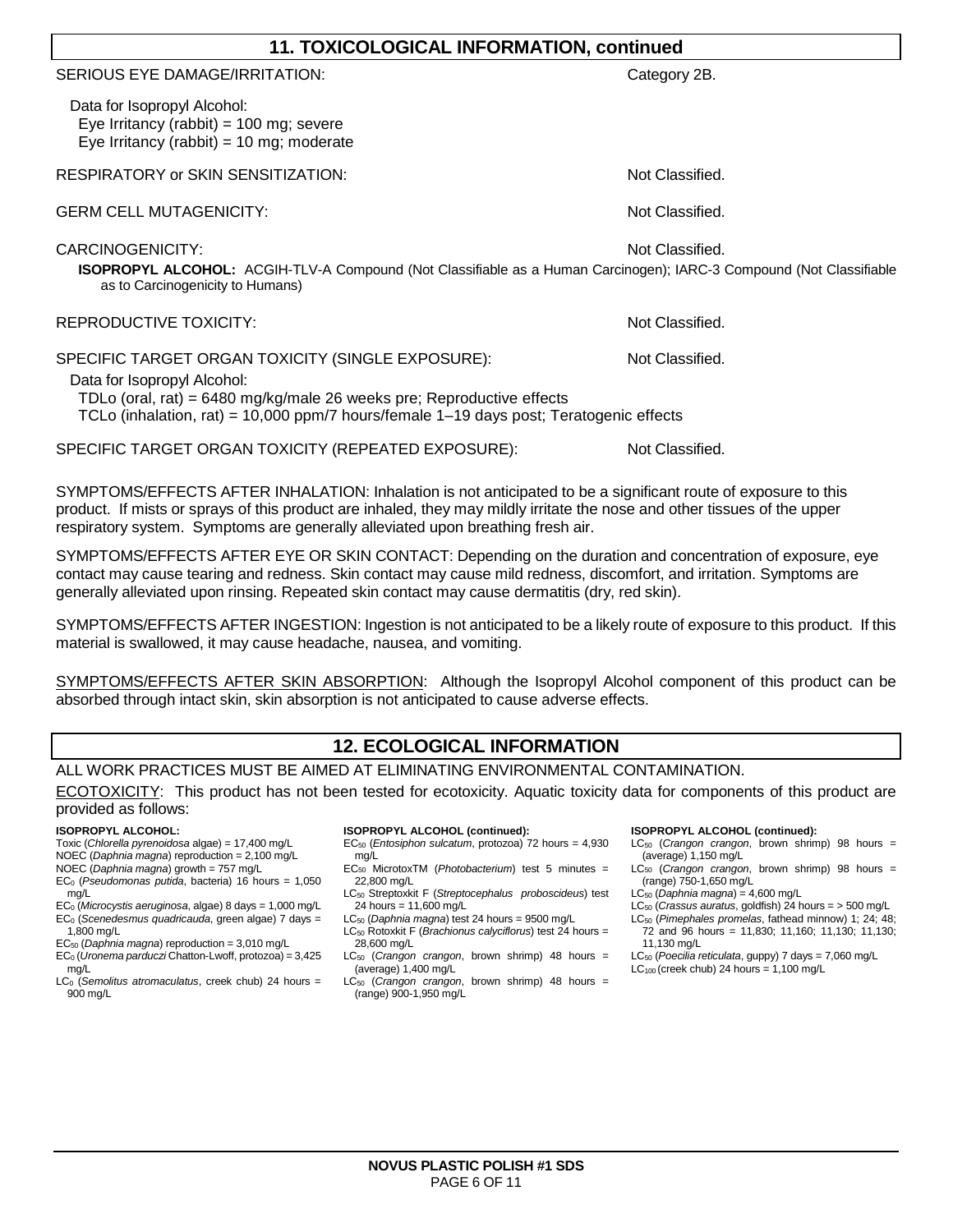# **12. ECOLOGICAL INFORMATION, continued**

PERSISTENCE AND BIODEGRADABILITY: The product has not been tested for persistence or biodegradability. The components of this product are relatively stable under ambient environmental conditions. Additional environmental data for components of this product are available as follows:

**DIMETHYLPOLYSILOXANE:**

Water Solubility: Insoluble.

Terrestrial Fate: If released to soil, Dimethyl Siloxane will absorb strongly and will remain essentially immobile. Dimethyl Siloxane will not volatilize to the atmosphere, nor will it biodegrade. Dimethyl Siloxane will not undergo hydrolysis except in clay soils which are known to catalyze this reaction at a rate dependent upon the amount of water present. Aquatic Fate: If released to an aquatic environment, Dimethyl Siloxane is expected to absorb strongly to sediment and suspended organic matter. Although insoluble in water,

Dimethyl Siloxane is not expected to bioconcentrate, due to its inherent hydrophobicity. Dimethyl Siloxane will not bioconcentrate in fish and aquatic environments as this compound is molecularly too large to pass through biological membranes and concentrate in fatty tissue. Dimethyl Siloxane will hydrolyze in water and will not volatilize to the atmosphere.

Atmospheric Fate: If released to the atmosphere, Dimethyl Siloxane will only enter the atmosphere if in aerosol form, due to its heavy molecular weight, very low vapor pressure and liquid physical state. The most likely atmospheric fate process is by dry deposition to the surface of the earth.

#### **ISOPROPYL ALCOHOL:**

Octanol/Water Partition Coefficient: Log P = 0.34–0.5

Persistence: If released to the soil, Isopropanol will both rapidly evaporate and leach into the ground due to high vapor pressure and low adsorption to soil. If released to water, Isopropanol will volatilize, with an estimated half-life of 5.4 days. If released to the atmosphere, Isopropanol will photodegrade, with an estimated half-life of one to several days. Due to the solubility of Isopropanol in water, rainout may be significant.

Biodegradation: In soil, and water, degradation of Isopropanol has not been determined. If soil degradation is not rapid, it will likely leach to groundwater.

BIO-ACCUMULATION POTENTIAL: This product has not been tested for bio-accumulation potential.

MOBILITY: This product has not been tested for mobility in soil.

OTHER ADVERSE EFFECTS: No components of this product are listed as having ozone depletion potential.

ENVIRONMENTAL EXPOSURE CONTROLS: Controls should be engineered to prevent release to the environment, including procedures to prevent spills, atmospheric release and release to waterways.

### **13. DISPOSAL CONSIDERATIONS**

DISPOSAL METHODS: It is the responsibility of the generator to determine at the time of disposal whether the product meets the criteria of a hazardous waste per regulations of the area in which the waste is generated and/or disposed of. Waste disposal must be in accordance with appropriate regulations. This product, if unaltered by use, may be disposed of by treatment at a permitted facility or as advised by your local hazardous waste regulatory authority. Shipment of wastes must be done with appropriately permitted and registered transporters.

DISPOSAL CONTAINERS: Waste materials must be placed in and shipped in impermeable containers. Ensure that any required marking or labeling of the containers be done to all applicable regulations.

PRECAUTIONS TO BE FOLLOWED DURING WASTE HANDLING: Wear proper protective equipment when handling waste materials.

U.S. EPA WASTE NUMBER: Not applicable.

# **14. TRANSPORTATION INFORMATION**

U.S. DEPARTMENT OF TRANSPORTATION REGULATIONS: This product is NOT classified as dangerous goods, per U.S. DOT regulations, under 49 CFR 172.101.

TRANSPORT CANADA TRANSPORTATION OF DANGEROUS GOODS REGULATIONS: This product is NOT considered as Dangerous Goods, per regulations of Transport Canada.

INTERNATIONAL AIR TRANSPORT ASSOCIATION DESIGNATION: This material is NOT considered as dangerous goods, per rules of IATA.

INTERNATIONAL MARITIME ORGANIZATION (IMO): This product is NOT considered as dangerous goods, per rules of the IMO.

TRANSPORT IN BULK ACCORDING TO THE IBC CODE: Not applicable.

ENVIRONMENTAL HAZARDS: This product does not meet the criteria of environmentally hazardous according to the criteria of the UN Model Regulations (as reflected in the IMDG Code, ADR, RID, and ADN); components are not specifically listed in Annex III under MARPOL 73/78.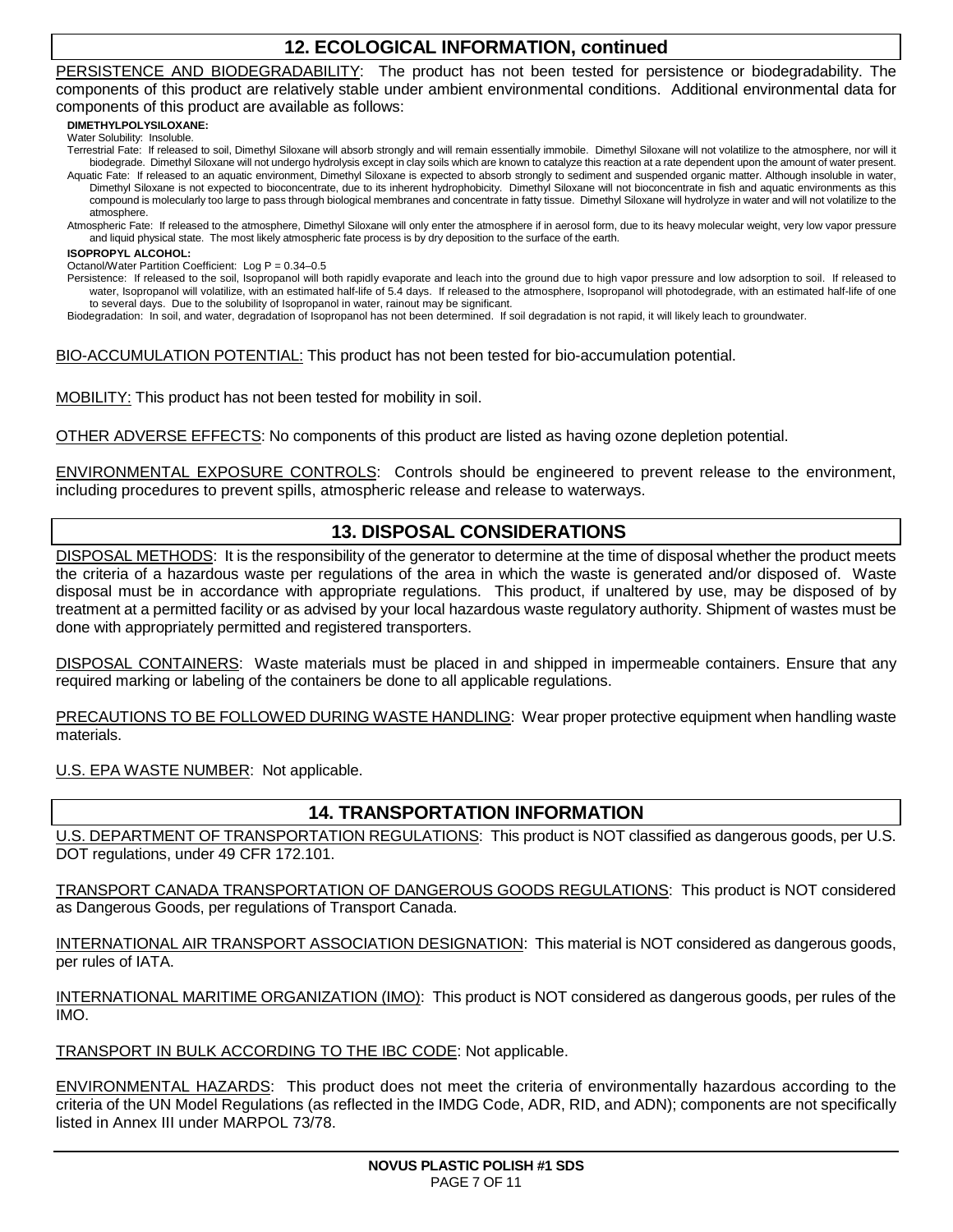# **15. REGULATORY INFORMATION**

### **ADDITIONAL U.S. REGULATIONS:**

U.S. SARA REPORTING REQUIREMENTS: The components of this product are subject to the reporting requirements of Sections 302, 304, and 313 of Title III of the Superfund Amendments and Reauthorization Act, as follows:

| <b>CHEMICAL NAME</b>                           | <b>SARA 302</b>            | <b>SARA 304</b>      | <b>SARA 313</b> |
|------------------------------------------------|----------------------------|----------------------|-----------------|
|                                                | $(40$ CFR 355, Appendix A) | (40 CFR Table 302.4) | (40 CFR 372.65) |
| Isopropyl Alcohol<br>(mfg-strong acid process) | No                         | No                   | Yes             |

U.S. SARA THRESHOLD PLANNING QUANTITY: No Threshold Planning Quantities for this product. The default Federal SDS submission and inventory requirement filing threshold of 10,000 lb (4,540 kg) may apply, per 40 CFR 370.20.

U.S. CERCLA REPORTABLE QUANTITY (RQ): There are no specific reportable quantities for this product or its components.

U.S. TSCA INVENTORY STATUS: The components of this product are listed on the TSCA Inventory.

#### STATE REGULATIONS:

CALIFORNIA SAFE DRINKING WATER AND TOXIC ENFORCEMENT ACT (PROPOSITION 65): No component of this product is on the California Proposition 65 lists.

### **ADDITIONAL CANADIAN REGULATIONS:**

CANADIAN DSL/NDSL INVENTORY: The components of this product are listed on the DSL Inventory.

CANADIAN ENVIRONMENTAL PROTECTION AGENCY (CEPA) PRIORITY SUBSTANCES LISTS: Not applicable.

# **16. OTHER INFORMATION**

**PREPARED BY:** CHEMICAL SAFETY ASSOCIATES, Inc. • PO Box 1961, Hilo, HI 96721 (800) 969-4846

NOVUS INC. CHEMISTRY DEPARTMENT • 650 Pelham Boulevard, Suite 100 • St Paul, MN 55114 (952) 944-8000 **REFERENCES AND DATA SOURCES:** Contact the supplier for information.

**METHODS OF EVALUATING INFORMATION FOR THE PURPOSE OF CLASSIFICATION:** Bridging principles were used to classify this product. April 2012: Review and update entire SDS to comply with EU CLP 1272: 2008 and GHS.

October 2012: Review and update to comply with OSHA's revised Hazard Communication Standard.

October 2015: Review and update as necessary.

March 2017: Review and update to particulars of Canada's HPR.

July 2017: Review and update Canadian distributor, formatting.



**HAZARDOUS MATERIAL IDENTIFICATION SYSTEM** (BLUE) 1 **HEALTH HAZARD**  (RED) **FLAMMABILITY HAZARD**  1 **PHYSICAL HAZARD**  (YELLOW) 0 **PROTECTIVE EQUIPMENT**  EYES RESPIRATORY HANDS BODY ₩ é SEE SECTION 8 SEE SECTION For Routine Industrial Use and Handling Applications

Hazard Scale: **0** = Minimal **1** = Slight **2** = Moderate **3** = Serious **4** = Severe

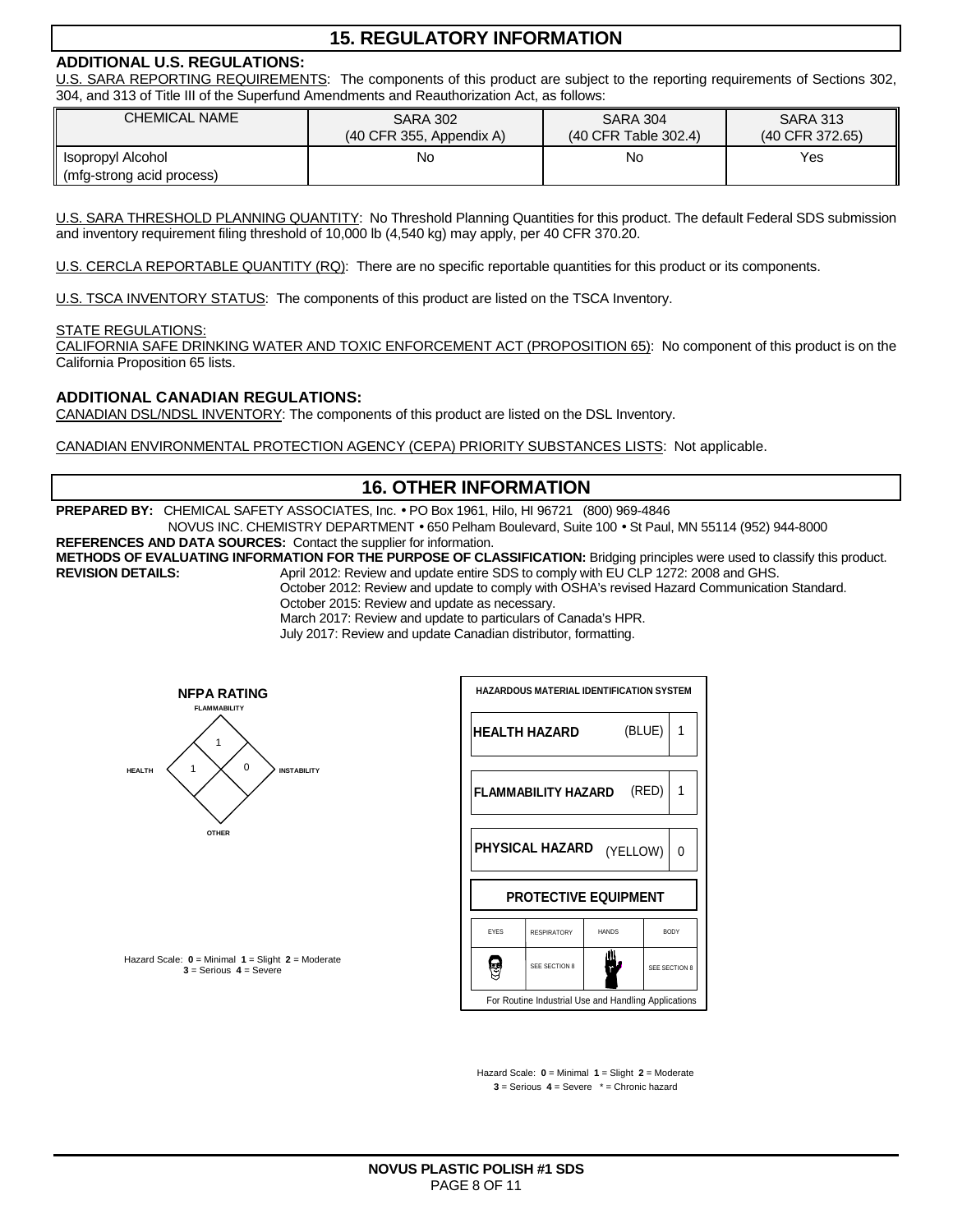# **DEFINITIONS OF TERMS**

A large number of abbreviations and acronyms appear on a SDS. Some of these which are commonly used include the following:

**CAS #**: This is the Chemical Abstract Service Number that uniquely identifies each constituent.

#### **EXPOSURE LIMITS IN AIR:**

**BEI** - ACGIH Biological Exposure Indices, represent the levels of determinants which are most likely to be observed in specimens collected from a healthy worker who has been exposed to chemicals to the same extent as a worker with inhalation exposure to the TLV.

**CEILING LEVEL:** The concentration that shall not be exceeded during any part of the working exposure.

**IDLH-Immediately Dangerous to Life and Health:** This level represents a concentration from which one can escape within 30-minutes without suffering escapepreventing or permanent injury.

#### **LOQ:** Limit of Quantitation.

**MAK:** Federal Republic of Germany Maximum Concentration Values in the workplace. **NE:** Not Established. When no exposure guidelines are established, an entry of NE is made for reference.

#### **NIC:** Notice of Intended Change.

**NIOSH CEILING:** The exposure that shall not be exceeded during any part of the workday. If instantaneous monitoring is not feasible, the ceiling shall be assumed as a 15-minute TWA exposure (unless otherwise specified) that shall not be exceeded at any time during a workday.

#### **NIOSH RELs:** NIOSH's Recommended Exposure Limits.

**PEL-Permissible Exposure Limit:** OSHA's Permissible Exposure Limits. This exposure value means exactly the same as a TLV, except that it is enforceable by OSHA. The OSHA Permissible Exposure Limits are based in the 1989 PELs and the June, 1993 Air Contaminants Rule (Federal Register: 58: 35338-35351 and 58: 40191). Both the current PELs and the vacated PELs are indicated. The phrase, "Vacated 1989 PEL," is placed next to the PEL that was vacated by Court Order.

**SKIN:** Used when a there is a danger of cutaneous absorption.

**STEL-Short Term Exposure Limit:** Short Term Exposure Limit, usually a 15-minute time-weighted average (TWA) exposure that should not be exceeded at any time during a workday, even if the 8-hr TWA is within the TLV-TWA, PEL-TWA or REL-TWA. **STEV** – Short Term Exposure Value.

#### **TLV-Threshold Limit Value:** An airborne concentration of a substance that represents conditions under which it is generally believed that nearly all workers may be repeatedly exposed without adverse effect. The duration must be considered, including the 8-hour. **TWA-Time Weighted Average:** T**i**me Weighted Average exposure concentration for a conventional 8-hr (TLV, PEL) or up to a 10-hr (REL) workday and a 40-hr workweek. **TWAEV**: Time Weighted Average Exposure Value.

**HAZARDOUS MATERIALS IDENTIFICATION SYSTEM HAZARD RATINGS:** This rating system was developed by the National Paint and Coating Association and has been adopted by industry to identify the degree of chemical hazards. **HEALTH HAZARD:**

**0** (Minimal Hazard: No significant health risk, irritation of skin or eyes not anticipated. Skin Irritation: Essentially non-irritating. PII or Draize = "0". Eye Irritation: Essentially non-irritating, or minimal effects which clear in < 24 hours [e.g. mechanical irritation]. Draize = "0". Oral Toxicity  $LD_{50}$  Rat: < 5000 mg/kg. Dermal Toxicity  $LD_{50}$ Rat or Rabbit: < 2000 mg/kg. Inhalation Toxicity 4-hrs LC<sub>50</sub> Rat. < 20 mg/L.); **1** (Slight Hazard: Minor reversible Injury may occur; slightly or mildly irritating. Skin Irritation: Slightly or mildly irritating. Eye Irritation: Slightly or mildly irritating. Oral Toxicity  $LD_{50}$  Rat:  $>$  500-5000 mg/kg. Dermal Toxicity LD<sub>50</sub>Rat or Rabbit: > 1000-2000 mg/kg. Inhalation Toxicity LC<sub>50</sub> 4-hrs Rat: > 2-20 mg/L); **2** (Moderate Hazard: Temporary or transitory injury may occur. Skin Irritation: Moderately irritating; primary irritant; sensitizer. PII or Draize  $> 0, < 5$ . Eye Irritation: Moderately to severely irritating and/or corrosive; reversible corneal opacity; corneal involvement or irritation clearing in 8-21 days. Draize  $> 0, \leq 25$ . Oral Toxicity LD<sub>50</sub> Rat: > 50-500 mg/kg. Dermal Toxicity LD<sub>50</sub>Rat or Rabbit: > 200-1000 mg/kg. Inhalation Toxicity LC<sub>50</sub> 4-hrs Rat: > 0.5-2 mg/L.); 3 (Serious Hazard): Major injury likely unless prompt action is taken and medical treatment is given; high level of toxicity; corrosive. Skin Irritation: Severely irritating and/or corrosive; may destroy dermal tissue, cause skin burns, dermal necrosis.

**3 (continued):** PII or Draize > 5-8 with destruction of tissue. Eye Irritation: Corrosive, irreversible destruction of ocular tissue; corneal involvement or irritation persisting for more than 21 days. Draize > 80 with effects irreversible in 21 days. Oral Toxicity  $LD_{50}$ Rat: > 1-50 mg/kg. Dermal Toxicity LD<sub>50</sub>Rat or Rabbit: > 20-200 mg/kg. Inhalation Toxicity LC50 4-hrs Rat: > 0.05-0.5 mg/L.); **4** (Severe Hazard: Life-threatening; major or permanent damage may result from single or repeated exposure. Skin Irritation: Not appropriate. Do not rate as a "4", based on skin irritation alone. Eye Irritation: Not appropriate. Do not rate as a "4", based on eye irritation alone. Oral Toxicity LD<sub>50</sub> Rat.  $\leq$  1 mg/kg. Dermal Toxicity LD<sub>50</sub>Rat or Rabbit:  $\leq$  20 mg/kg. Inhalation Toxicity LC<sub>50</sub> 4hrs Rat:  $< 0.05$  mg/L).

#### **FLAMMABILITY HAZARD:**

**0** (Minimal Hazard-Materials that will not burn in air when exposure to a temperature of 815.5°C [1500°F] for a period of 5 minutes.); **1** (Slight Hazard-Materials that must be preheated before ignition can occur. Material require considerable pre-heating, under all ambient temperature conditions before ignition and combustion can occur, Including: Materials that will burn in air when exposed to a temperature of 815.5°C (1500°F) for a period of 5 minutes or less; Liquids, solids and semisolids having a flash point at or above 93.3°C [200°F] (e.g. OSHA Class IIIB, or; Most ordinary combustible materials [e.g. wood, paper, etc.]; **2** (Moderate Hazard-Materials that must be moderately heated or exposed to relatively high ambient temperatures before ignition can occur. Materials in this degree would not, under normal conditions, form hazardous atmospheres in air, but under high ambient temperatures or moderate heating may release vapor in sufficient quantities to produce hazardous atmospheres in air, Including: Liquids having a flashpoint at or above 37.8°C [100°F]; Solid materials in the form of course dusts that may burn rapidly but that generally do not form explosive atmospheres; Solid materials in a fibrous or shredded form that may burn rapidly and create flash fire hazards (e.g. cotton, sisal, hemp; Solids and semisolids that readily give off flammable vapors.); **3** (Serious Hazard- Liquids and solids that can be ignited under almost all ambient temperature conditions. Materials in this degree produce hazardous atmospheres with air under almost all ambient temperatures, or, unaffected by ambient temperature, are readily ignited under almost all conditions, including: Liquids having a flash point below 22.8°C [73°F] and having a boiling point at or above 38°C [100°F] and below 37.8°C [100°F] [e.g. OSHA Class IB and IC]; Materials that on account of their physical form or environmental conditions can form explosive mixtures with air and are readily dispersed in air [e.g., dusts of combustible solids, mists or droplets of flammable liquids]; Materials that burn extremely rapidly, usually by reason of self-contained oxygen [e.g. dry nitrocellulose and many organic peroxides]); **4** (Severe Hazard-Materials that will rapidly or completely vaporize at atmospheric pressure and normal ambient temperature or that are readily dispersed in air, and which will burn readily, including: Flammable gases; Flammable cryogenic materials; Any liquid or gaseous material that is liquid while under pressure and has a flash point below 22.8°C [73°F] and a boiling point below 37.8°C [100°F] [e.g. OSHA Class IA; Material that ignite spontaneously when exposed to air at a temperature of 54.4°C [130°F] or below [e.g. pyrophoric]).

#### **PHYSICAL HAZARD:**

**0** (Water Reactivity: Materials that do not react with water. Organic Peroxides: Materials that are normally stable, even under fire conditions and will not react with water. Explosives: Substances that are Non-Explosive. Unstable Compressed Gases: No Rating. Pyrophorics: No Rating. Oxidizers: No "0" rating allowed. Unstable Reactives: Substances that will not polymerize, decompose, condense or self-react.); **1** (Water Reactivity: Materials that change or decompose upon exposure to moisture. Organic Peroxides: Materials that are normally stable, but can become unstable at high temperatures and pressures. These materials may react with water, but will not release energy. Explosives: Division 1.5 & 1.6 substances that are very insensitive explosives or that do not have a mass explosion hazard. Compressed Gases: Pressure below OSHA definition. Pyrophorics: No Rating. Oxidizers: Packaging Group III; Solids: any material that in either concentration tested, exhibits a mean burning time less than or equal to the mean burning time of a 3:7 potassium bromate/cellulose mixture and the criteria for Packing Group I and II are not met. Liquids: any material that exhibits a mean pressure rise time less than or equal to the pressure rise time of a 1:1 nitric acid (65%)/cellulose mixture and the criteria for Packing Group I and II are not met. Unstable Reactives: Substances that may decompose, condense or self-react, but only under conditions of high temperature and/or pressure and have little or no potential to cause significant heat generation or explosive hazard. Substances that readily undergo hazardous polymerization in the absence of inhibitors.); **2** (Water Reactivity: Materials that may react violently with water. Organic Peroxides: Materials that, in themselves, are normally unstable and will readily undergo violent chemical change, but will not detonate. These materials may also react violently with water. Explosives: Division 1.4 – Explosive substances where the explosive effect is largely confined to the package and no projection of fragments of appreciable size or range are expected. An external fire must not cause virtually instantaneous explosion of almost the entire contents of the package. Compressed Gases: Pressurized and meet OSHA definition but < 514.7 psi absolute at 21.1°C (70°F) [500 psig]. Pyrophorics: No Rating. Oxidizers: Packing Group II Solids: any material that, either in concentration tested, exhibits a mean burning time of less than or equal to the mean burning time of a 2:3 potassium bromate/cellulose mixture and the criteria for Packing Group I are not met. Liquids: any material that exhibits a mean pressure rise time less than or equal to the pressure rise of a 1:1 aqueous sodium chlorate solution (40%)/cellulose mixture and the criteria for Packing Group I are not met. Unstable Reactives: Substances that may polymerize, decompose, condense, or self-react at ambient temperature and/or pressure, but have a low potential for significant heat generation or explosion. Substances that readily form peroxides upon exposure to air or oxygen at room temperature); **3** (Water Reactivity: Materials that may form explosive reactions with water. Organic Peroxides: Materials that are capable of detonation or explosive reaction, but require a strong initiating source, or must be heated under confinement before initiation; or materials that react explosively with water. Explosives: Division 1.2 – Explosive substances that have a fire hazard and either a minor blast hazard or a minor projection hazard or both, but do not have a mass explosion hazard. Compressed Gases: Pressure  $\geq$  514.7 psi absolute at 21.1°C (70°F) [500 psig]. Pyrophorics: No Rating. Oxidizers: Packing Group I Solids: any material that, in either concentration tested, exhibits a mean burning time less than the mean burning time of a 3.:2 potassium bromate/cellulose mixture. Oxidizers: Liquids: Any material that spontaneously ignites when mixed with cellulose in a 1:1 ratio, or which exhibits a mean pressure rise time less than the pressure rise time of a 1:1 perchloric acid (50%)/cellulose mixture. Unstable Reactives: Substances that may polymerize, decompose, condense or self-react at ambient temperature and/or pressure and have a moderate potential to cause significant heat generation or explosion.); **4** (Water Reactivity: Materials that react explosively with water without requiring heat or confinement. Organic Peroxides: Materials that are readily capable of detonation or explosive decomposition at normal temperature and pressures. Explosives: Division 1.1 & 1.2-explosive substances that have a mass explosion hazard or have a projection hazard. A mass explosion is one that affects almost the entire load instantaneously. Compressed Gases: No Rating. Pyrophorics: Add to the definition of Flammability "4". Oxidizers: No "4" rating. Unstable Reactives: Substances that may polymerize, decompose, condense or self-react at ambient temperature and/or pressure and have a high potential to cause significant heat generation or explosion).

# **DEFINITIONS OF TERMS (Continued)**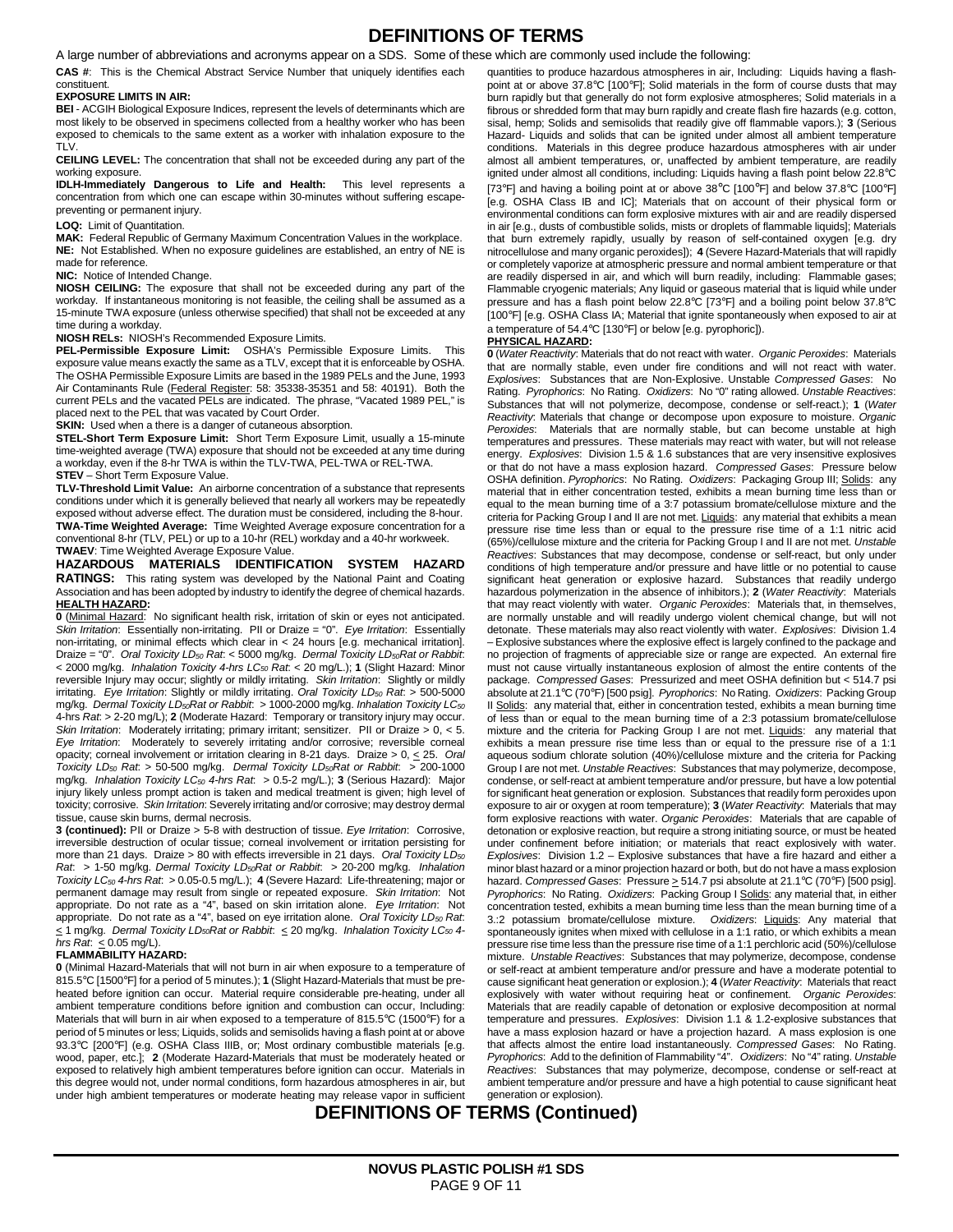#### **NATIONAL FIRE PROTECTION ASSOCIATION HAZARD RATINGS:**

HEALTH HAZARD: **0** (materials that, under emergency conditions, would offer no hazard beyond that of ordinary combustible materials): Gases and vapors whose  $LC_{50}$ for acute inhalation toxicity is greater than 10,000 ppm. Dusts and mists whose  $LC_{50}$ for acute inhalation toxicity is greater than 200 mg/L. Materials whose LD<sub>50</sub> for acute dermal toxicity is greater than 2000 mg/kg. Materials whose LD<sub>50</sub> for acute oral toxicity is greater than 2000 mg/kg. Materials that are essentially non-irritating to the respiratory tract, eyes and skin. **1** (materials that, under emergency conditions, can cause significant irritation): Gases and vapors whose  $LC_{50}$  for acute inhalation toxicity is greater than 5,000 ppm but less than or equal to 10,000 ppm. Dusts and mists whose LC $_{50}$  for acute inhalation toxicity is greater than 10 mg/L but less than or equal to 200 mg/L. Materials whose LD<sub>50</sub> for acute dermal toxicity is greater than 1000 mg/kg but less than or equal to 2000 mg/kg. Materials whose LD<sub>50</sub> for acute oral toxicity is greater than 500 mg/kg but less than or equal to 2000 mg/kg. Materials that cause slight to moderate irritation to the respiratory tract, eyes and skin. **2** (materials that, under emergency conditions, can cause temporary incapacitation or residual injury): Gases and vapors whose  $LC_{50}$  for acute inhalation toxicity is greater than 3,000 ppm but less than or equal to 5,000 ppm. Dusts and mists whose  $LC_{50}$  for acute inhalation toxicity is greater than 2 mg/L but less than or equal to 10 mg/L. Materials whose  $LD_{50}$ for acute dermal toxicity is greater than 200 mg/kg but less than or equal to 1000 mg/kg. Materials whose LD<sub>50</sub> for acute oral toxicity is greater than 50 mg/kg but less than or equal to 500 mg/kg. Any liquid whose saturated vapor concentration at 20°C (68°F) is equal to or greater than one-fifth its  $LC_{50}$  for acute inhalation toxicity, if its LC<sub>50</sub> is less than or equal to 5000 ppm and that does not meet the criteria for either degree of hazard 3 or degree of hazard 4. Compressed liquefied gases with boiling points between -30°C (-22°F) and -55°C (-66.5°F) that cause severe tissue damage, depending on duration of exposure. Materials that are respiratory irritants. Materials that cause severe, but reversible irritation to the eyes or are lachrymators. Materials that are primary skin irritants or sensitizers. **3** (materials that, under emergency conditions, can cause serious or permanent injury): Gases and vapors whose  $LC_{50}$  for acute inhalation toxicity is greater than 1,000 ppm but less than or equal to 3,000 ppm. Dusts and mists whose LC<sub>50</sub> for acute inhalation toxicity is greater than 0.5 mg/L but less than or equal to 2 mg/L. Materials whose LD<sub>50</sub> for acute dermal toxicity is greater than 40 mg/kg but less than or equal to 200 mg/kg. Materials whose  $LD_{50}$  for acute oral toxicity is greater than 5 mg/kg but less than or equal to 50 mg/kg. Any liquid whose saturated vapor concentration at 20°C (68°F) is equal to or greater than onefifth its  $LC_{50}$  for acute inhalation toxicity, if its  $LC_{50}$  is less than or equal to 3000 ppm and that does not meet the criteria for degree of hazard 4. Compressed liquefied gases with boiling points between -30°C (-22°F) and -55°C (-66.5°F) that cause frostbite and irreversible tissue damage. Materials that are respiratory irritants. Cryogenic gases that cause frostbite and irreversible tissue damage. Materials that are corrosive to the respiratory tract. Materials that are corrosive to the eyes or cause irreversible corneal opacity. Materials that are corrosive to the skin. **4** (materials that, under emergency conditions, can be lethal): Gases and vapors whose LC<sub>50</sub> for acute inhalation toxicity less than or equal to 1,000 ppm. Dusts and mists whose LC<sub>50</sub> for acute inhalation toxicity is less than or equal to 0.5 mg/L. Materials whose LD<sub>50</sub> for acute dermal toxicity is less than or equal to 40 mg/kg. Materials whose LD<sub>50</sub> for acute oral toxicity is less than or equal to 5 mg/kg. Any liquid whose saturated vapor concentration at 20 $^{\circ}$ C (68 $^{\circ}$ F) is equal to or greater than one-fifth its LC<sub>50</sub> for acute inhalation toxicity, if its LC<sub>50</sub> is less than or equal to 1000 ppm. 4 (materials that, under emergency conditions, can be lethal): Gases and vapors whose  $LC_{50}$  for acute inhalation toxicity less than or equal to 1,000 ppm. Dusts and mists whose LC<sub>50</sub> for acute inhalation toxicity is less than or equal to  $0.5$  mg/L. Materials whose  $LD_{50}$  for acute dermal toxicity is less than or equal to 40 mg/kg. Materials whose LD<sub>50</sub> for acute oral toxicity is less than or equal to 5 mg/kg. Any liquid whose saturated vapor concentration at 20 $^{\circ}$ C (68 $^{\circ}$ F) is equal to or greater than one-fifth its LC<sub>50</sub> for acute inhalation toxicity, if its LC<sub>50</sub> is less than or equal to 1000 ppm.

FLAMMABILITY HAZARD: **0** Materials that will not burn under typical fire conditions, including intrinsically noncombustible materials such as concrete, stone, and sand: Materials that will not burn in air when exposed to a temperature of 816°C (1500°F) for a period of 5 minutes in according with Annex D. **1** Materials that must be preheated before ignition can occur. Materials in this degree require considerable preheating, under all ambient temperature conditions, before ignition and combustion can occur: Materials that will burn in air when exposed to a temperature of 816°C (1500°F) for a period of 5 minutes in accordance with Annex D. Liquids, solids and semisolids having a flash point at or above 93.4°C (200°F) (i.e. Class IIIB liquids). Liquids with a flash point greater than 35°C (95°F) that do not sustain combustion when tested using the Method of Testing for Sustained Combustibility, per 49 CFR 173, Appendix H or the UN Recommendation on the Transport of Dangerous Goods, Model Regulations (current edition) and the related Manual of Tests and Criteria (current edition). Liquids with a flash point greater than 35°C (95°F) in a water-miscible solution or dispersion with a water noncombustible liquid/solid content of more than 85 percent by weight. Liquids that have no fire point when tested by ASTM D 92 Standard Test Method for Flash and Fire Points by Cleveland Open Cup, up to a boiling point of the liquid or up to a temperature at which the sample being tested shows an obvious physical change. Combustible pellets with a representative diameter of greater than 2 mm (10 mesh). Solids containing greater than 0.5 percent by weight of a flammable or combustible solvent are rated by the closed up flash point of the solvent. Most ordinary combustible materials. **2** Materials that must be moderately heated or exposed to relatively high ambient temperatures before ignition can occur. Materials in this degree would not under normal conditions form hazardous atmospheres with air, but under high ambient temperatures or under

moderate heating could release vapor in sufficient quantities to produce hazardous atmospheres with air: Liquids having a flash point at or above 37.8°C (100°F) and below 93.4°C (200°F) (i.e. Class II and Class IIIA liquids.) Solid materials in the form of powders or coarse dusts of representative diameter between 420 microns (40 mesh) and 2 mm (10 mesh) that burn rapidly but that generally do not form explosive mixtures in air. Solid materials in fibrous or shredded form that burn rapidly and create flash fire hazards, such as cotton, sisal and hemp. Solids and semisolids that readily give off flammable vapors. Solids containing greater than 0.5 percent by weight of a flammable or combustible solvent are rated by the closed cup flash point of the solvent. **3** Liquids and solids that can be ignited under almost all ambient temperature conditions. Materials in this degree produce hazardous atmospheres with air under almost all ambient temperatures or, though unaffected by ambient temperatures, are readily ignited under almost all conditions: Liquids having a flash point below 22.8°C (73°F) and having a boiling point at or above 37.8°C (100°F) and those liquids having a flash point at or above 22.8°C (73°F) and below 37.8°C (73°F) and below 37.8°C (100°F) (i.e. Class IB and IC liquids). Materials that, on account of their physical form or environmental conditions, can form explosive mixtures with air and are readily dispersed in air. Flammable or combustible dusts with a representative diameter less than 420 microns (40 mesh). Materials that burn with extreme rapidity,

usually by reason of self-contained oxygen (e.g. dry nitrocellulose and many organic peroxides). Solids containing greater than 0.5 percent by weight of a flammable or combustible solvent are rated by the closed cup flash point of the solvent. **4** Materials that will rapidly or completely vaporize at atmospheric pressure and normal ambient temperature or that are readily dispersed in air and will burn readily: Flammable gases. Flammable cryogenic materials. Any liquid or gaseous materials that is liquid while under pressure and has a flash point below 22.8°C (73°F) and a boiling point below 37.8°C (100°F) (i.e. Class IA liquids). Materials that ignite when exposed to air, Solids containing greater than 0.5 percent by weight of a flammable or combustible solvent are rated by the closed cup flash point of the solvent. INSTABILITY HAZARD: **0** Materials that in themselves are normally stable, even under fire conditions: Materials that have an estimated instantaneous power density (product of heat of reaction and reaction rate) at 250°C (482°F) below 0.01 W/mL. Materials that do not exhibit an exotherm at temperatures less than or equal to 500°C (932°F) when tested by differential scanning calorimetry. **1** Materials that in themselves are normally stable, but that can become unstable at elevated temperatures and pressures: Materials that have an estimated instantaneous power density (product of heat of reaction and reaction rate) at 250°C (482°F) at or above 0.01 W/mL and below 10 W/mL. **2** Materials that readily undergo violent chemical change at elevated temperatures and pressures: Materials that have an estimated instantaneous power density (product of heat of reaction and reaction rate) at 250°C (482°F) at or above 10 W/mL and below 100W/mL. **3** Materials that in themselves are capable of detonation or explosive decomposition or explosive reaction, but that require a strong initiating source or that must be heated under confinement before initiation: Materials that have an estimated instantaneous power density (product of heat of reaction and reaction rate) at 250°C (482°F) at or above 100 W/mL and below 1000 W/mL. Materials that are sensitive to thermal or mechanical shock at elevated temperatures and pressures. **4** Materials that in themselves are readily capable of detonation or explosive decomposition or explosive reaction at normal temperatures and pressures: Materials that have an estimated instantaneous power density (product of heat of reaction and reaction rate) at 250°C (482°F) of 1000 W/mL or greater. Materials that are sensitive to localized thermal or mechanical shock at normal temperatures and pressures.

#### **FLAMMABILITY LIMITS IN AIR:**

Much of the information related to fire and explosion is derived from the **N**ational **F**ire **Protection Association (NFPA).** Flash Point - Minimum temperature at which a liquid gives off sufficient vapors to form an ignitable mixture with air. Autoignition Temperature: The minimum temperature required to initiate combustion in air with no other source of ignition. LEL - the lowest percent of vapor in air, by volume, that will explode or ignite in the presence of an ignition source. UEL - the highest percent of vapor in air, by volume, that will explode or ignite in the presence of an ignition source.

#### **TOXICOLOGICAL INFORMATION:**

**Human and Animal Toxicology:** Possible health hazards as derived from human data, animal studies, or from the results of studies with similar compounds are presented. Definitions of some terms used in this section are: **LD50** - Lethal Dose (solids & liquids) which kills 50% of the exposed animals; **LC50** - Lethal Concentration (gases) which kills 50% of the exposed animals; **ppm** concentration expressed in parts of material per million parts of air or water; **mg/m<sup>3</sup>** concentration expressed in weight of substance per volume of air; **mg/kg** quantity of material, by weight, administered to a test subject, based on their body weight in kg. Other measures of toxicity include **TDLo**, the lowest dose to cause a symptom and **TCLo** the lowest concentration to cause a symptom; **TDo**, **LDLo**, and **LDo**, or **TC**, **TCo**, **LCLo**, and **LCo**, the lowest dose (or concentration) to cause lethal or toxic effects. **Cancer Information:** The sources are: **IARC** - the International Agency for Research on Cancer; **NTP** - the National Toxicology Program, **RTECS** - the Registry of Toxic Effects of Chemical Substances, **OSHA** and **CAL/OSHA**. IARC and NTP rate chemicals on a scale of decreasing potential to cause human cancer with rankings from 1 to 4. Subrankings (2A, 2B, etc.) are also used.

**Other Information: BEI** - ACGIH Biological Exposure Indices, represent the levels of determinants which are most likely to be observed in specimens collected from a healthy worker who has been exposed to chemicals to the same extent as a worker with inhalation exposure to the TLV.